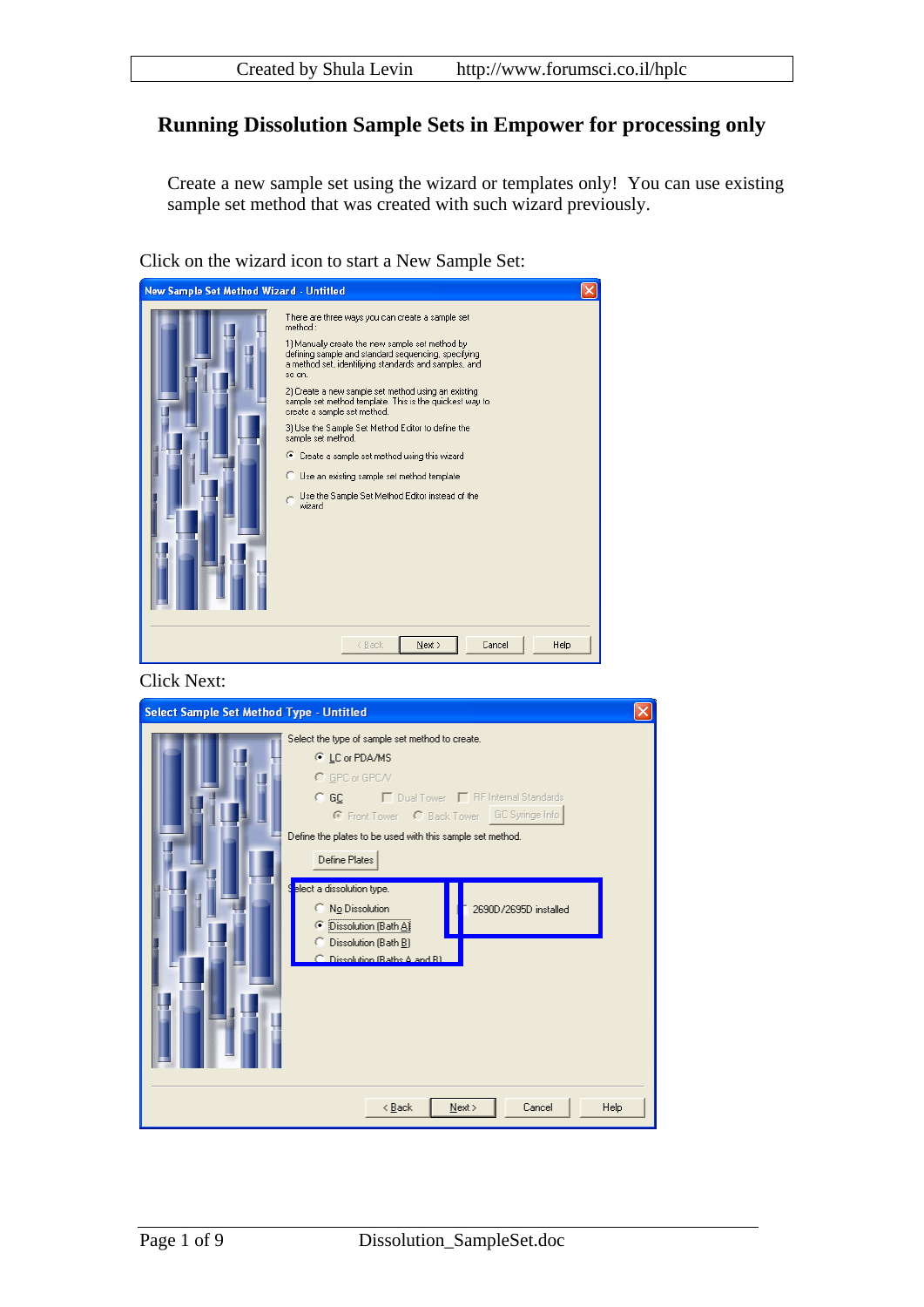| Created by Shula Levin | http://www.forumsci.co.il/hplc |
|------------------------|--------------------------------|
|                        |                                |

Select the Dissolution option either bath A or bath B or both, depends on your work. Do not check the HPLC control option unless you are going to run the automated Waters' dissolution 2690/5D system.

Click *Next*

The next window refers to the arrangement of standards around the sample groups, NOT at the CALIBRATION or the SYSTEM SUITABILITY steps:



For calibration throughout the work using all the standards for calibration select the 4<sup>th</sup> option.

#### Click *NEXT*

Again, the next screen is for information of the standards across the sample set between the sample groups:

| <b>Specify Calibration Options - Untitled</b> |                                                                                                                                                                                                                       |  |
|-----------------------------------------------|-----------------------------------------------------------------------------------------------------------------------------------------------------------------------------------------------------------------------|--|
|                                               | Select calibration options :<br>Standard Levels:<br>Each standard vial contains a different level<br>G.<br>standard<br>Different standard levels are created with<br>different injection volumes using an autosampler |  |
|                                               | $\leq$ Back<br>$N$ ext ><br>Cancel<br><b>Help</b>                                                                                                                                                                     |  |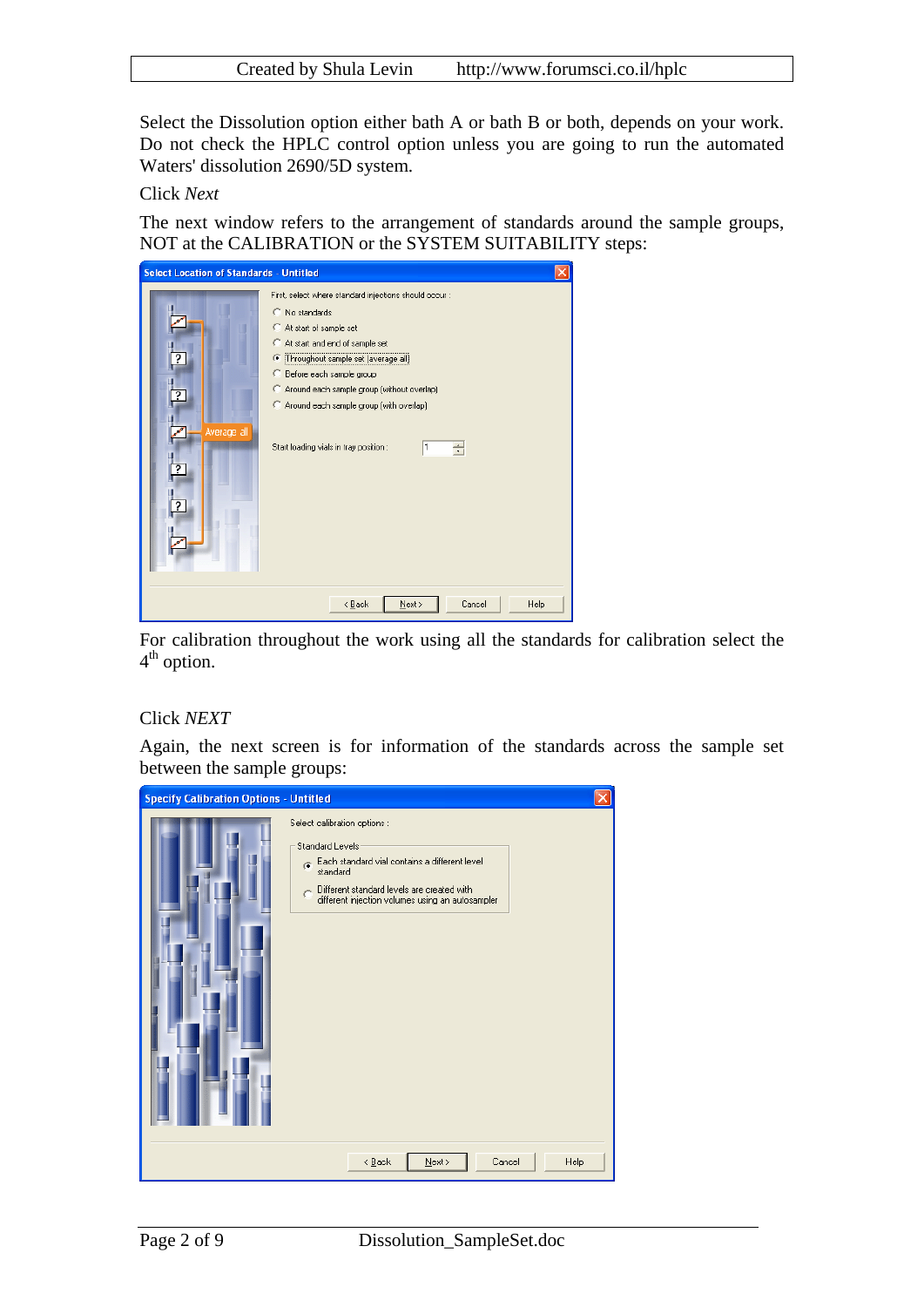Fill in the proper details in the next screens and click *NEXT* to advance from one to another:

| <b>Describe Standard Bracket - Untitled</b> |                                                                                                                                                                                                                                                                                                                                                           | $\vert \mathsf{x} \vert$ |
|---------------------------------------------|-----------------------------------------------------------------------------------------------------------------------------------------------------------------------------------------------------------------------------------------------------------------------------------------------------------------------------------------------------------|--------------------------|
| Average all<br>╔                            | Next, describe your standard bracket.<br>Standard Information<br>÷<br>Number of standard vials in each group : 1<br>름<br>Number of levels in each standard group :<br><b>EFILE</b><br>Number of injections per vial : 1<br>Injection volume : 10.0<br>골<br>Run time : 10.00<br>Method Set-<br>Select: Prednisone Method Set<br>▼<br>Create New<br>Options |                          |
|                                             | $N$ ext ><br>$\leq$ $\underline{\mathsf{B}}$ ack<br>Cancel<br>Help                                                                                                                                                                                                                                                                                        |                          |
| <b>Bath A: Setup - Untitled</b>             | Enter the range of<br>vessels to use in this<br>$ 1-8 $<br>bath.<br>Enter vessel numbers and/or vessel ranges separated by commas.<br>For example: 1,3,5-8<br>Name<br>Enter a descriptive name<br>Dilute HCI<br>×,<br>for the dissolution media.<br>Enter the initial volume of<br>900.00<br>mL<br>media in each vessel.                                  | ×                        |
|                                             | $\leq$ $\underline{\mathsf{B}}$ ack<br>$Next$<br>Cancel<br>Help                                                                                                                                                                                                                                                                                           |                          |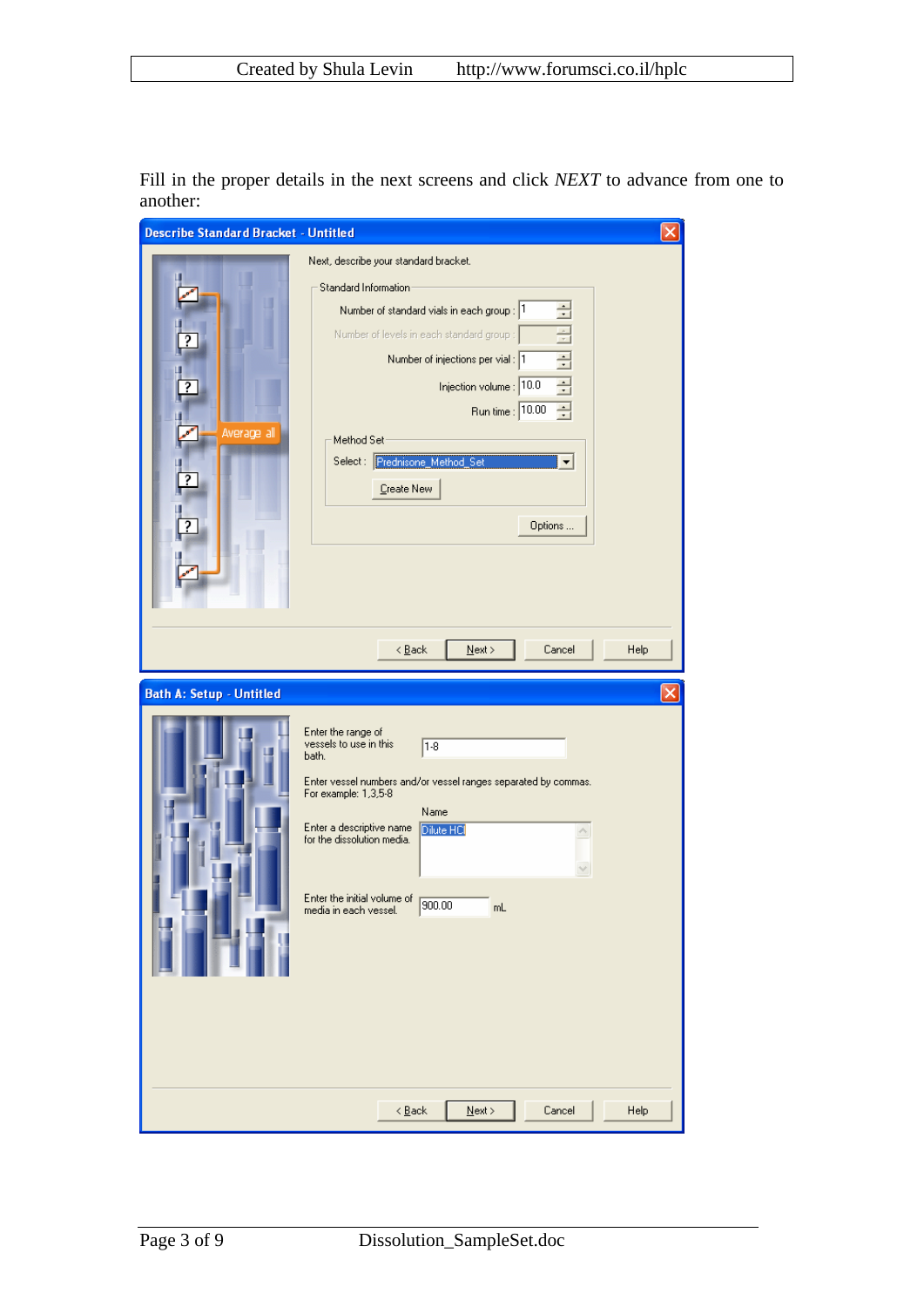| <b>Bath A: Transfer - Untitled</b> |                                                                                                          |                                                                       |  |
|------------------------------------|----------------------------------------------------------------------------------------------------------|-----------------------------------------------------------------------|--|
|                                    | Enter the volume removed on<br>each transfer.<br>Enter the volume of media<br>replaced on each transfer. | 0.00<br>mL (Removed Volume)<br>$\boxed{0.00}$<br>mL (Replaced Volume) |  |
|                                    | $\leq$ $\underline{\mathsf{B}}$ ack                                                                      | $N$ ext ><br>Cancel<br>Help                                           |  |

Enter the transfer times of the dissolution profile and the first vial of the *sample*:

| <b>Bath A: Samples - Untitled</b> |                                                                                                                                                                                                     |                                                                                                                                                |          |
|-----------------------------------|-----------------------------------------------------------------------------------------------------------------------------------------------------------------------------------------------------|------------------------------------------------------------------------------------------------------------------------------------------------|----------|
|                                   | Enter the position of the<br>first vial.<br>Enter the times at which to<br>transfer samples.<br>Enter the total duration of<br>the dissolution test.<br>Do you want to perform an<br>infinity test? | Ø<br>Ē<br>Dissolution<br><b>Transfer Times</b><br>20.00<br>2<br>30.00<br>з<br>40.00<br>4<br>50.00<br>60.00<br>min<br>Perform Infinity Test for | ×<br>min |
|                                   | $\leq$ $\underline{B}$ ack                                                                                                                                                                          | Cancel<br>$N$ ext >                                                                                                                            | Help     |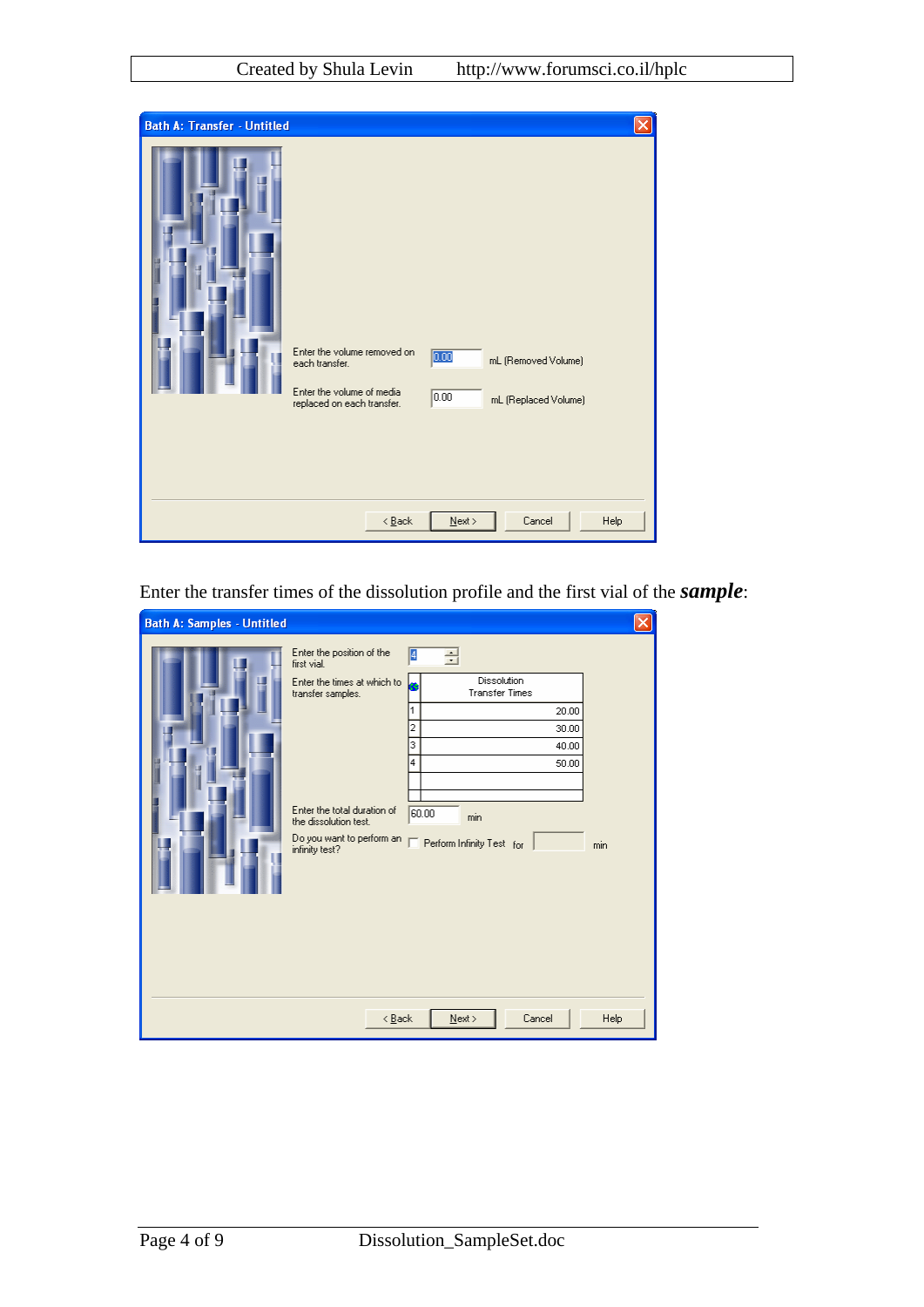Fill in the necessary information also in the next screen. IT IS IMPORTANT TO FILL IN THE COMPONENT/S OTHERWISE THERE WILL NOT BE ANY CALCULATION.

| <b>Bath A: Components - Untitled</b> |                                                                                                                                                                                        |                                                                                                   |                                                 |                                       |
|--------------------------------------|----------------------------------------------------------------------------------------------------------------------------------------------------------------------------------------|---------------------------------------------------------------------------------------------------|-------------------------------------------------|---------------------------------------|
|                                      | Method Set<br>Select:<br>Select the dissolution<br>final report method.<br>Enter information on components of interest.<br>Dissolution<br>Component Name<br>$\overline{1}$<br>bdnisone | Prednisone_Method_Set<br>Create New<br>dissolution<br>Dissolution<br>Claimed Amount<br>100.000000 | Dissolution<br>Q Factor Minutes<br>50.0         | Dissolution<br>Q Factor Percent<br>50 |
|                                      | ∢                                                                                                                                                                                      | $N$ ext ><br>$\leq$ Back                                                                          | $\begin{array}{c} \hline \end{array}$<br>Cancel | $\rightarrow$<br>Help                 |

#### Fill in further dissolution details

| <b>Bath A: Operation - Untitled</b> |                                                                 |                                     |                                 |        |      |
|-------------------------------------|-----------------------------------------------------------------|-------------------------------------|---------------------------------|--------|------|
|                                     | Enter the bath<br>temperature.<br>Enter the apparatus<br>speed. | 37.0<br>75.0                        | $^\circ \text{C}$<br><b>RPM</b> |        |      |
|                                     |                                                                 | $\leq$ $\underline{\mathsf{B}}$ ack | ${\underline{\sf Next}}$        | Cancel | Help |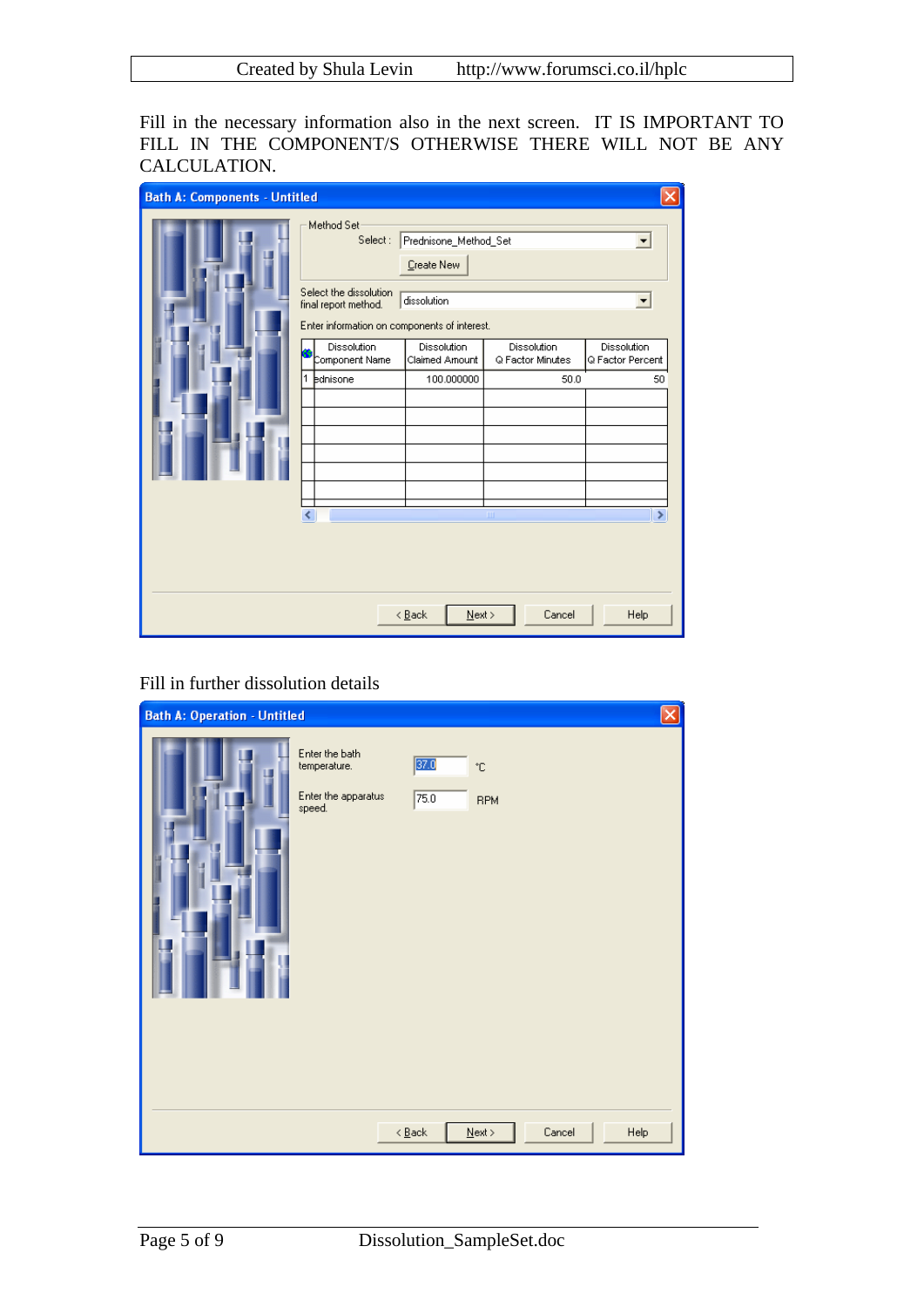| <b>Bath A: Sample Info - Untitled</b> |                                                                                                                                                                                                                                                                    |  |
|---------------------------------------|--------------------------------------------------------------------------------------------------------------------------------------------------------------------------------------------------------------------------------------------------------------------|--|
|                                       | Next, describe your samples :<br>Sample Information:<br>Number of samples : $32$<br>골<br>로<br>Number of injections per vial : 1<br>골<br>Injection volume : 10<br>$\overline{\mathbf{r}}$<br>Eun time : 10.00<br>골<br>Maximum # of samples per group : 8<br>Options |  |
|                                       | $\leq$ $\underline{B}$ ack<br>$\underline{\sf Next}$ ><br>Cancel<br>Help                                                                                                                                                                                           |  |

Fill the unknown information in the following screen:

Fill in the standards and unknown's names and suffix's

The next screen is the summary screen: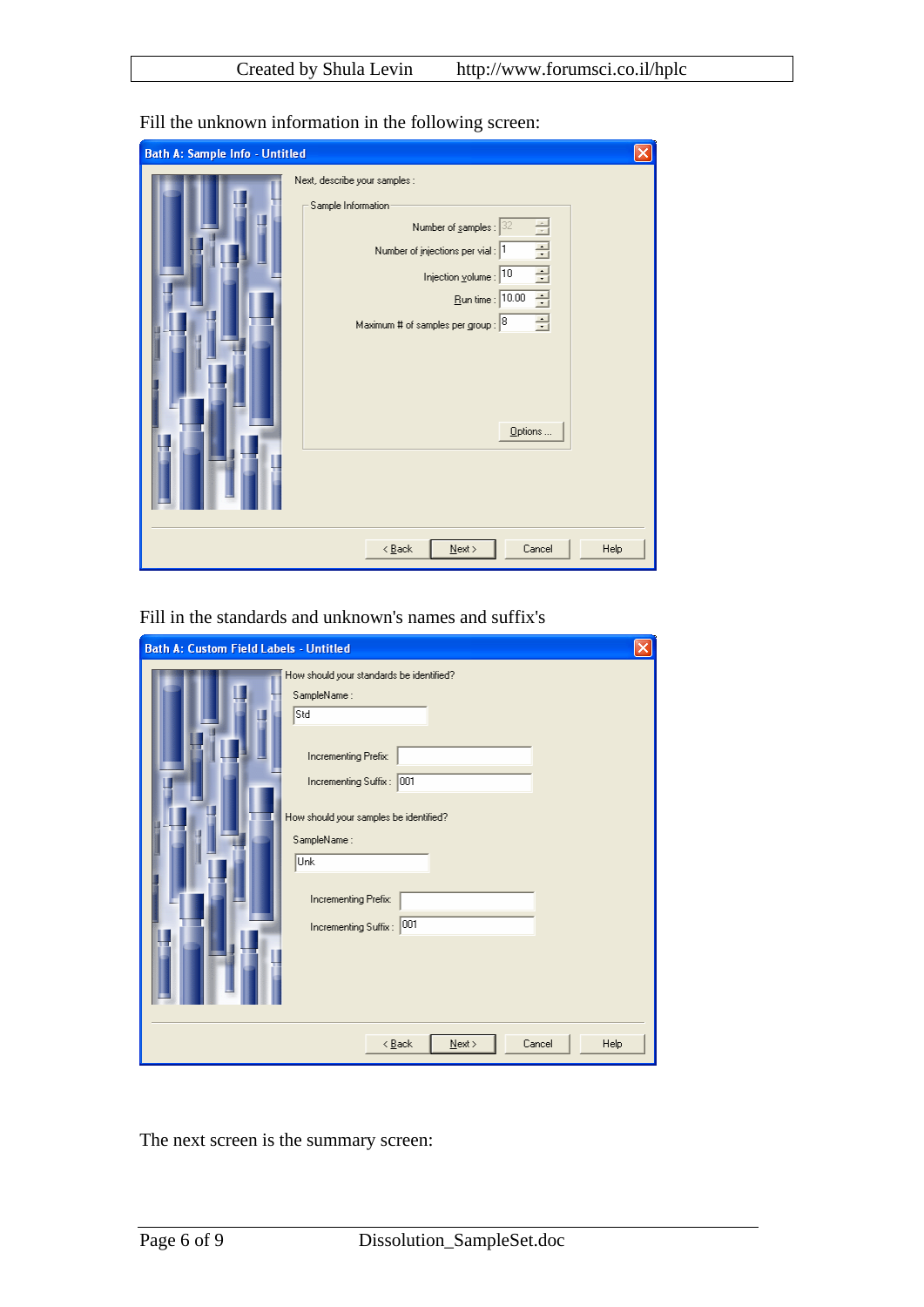| <b>Summary - Untitled</b> |                                                                                                                                                                                                                                                                                                             |  |
|---------------------------|-------------------------------------------------------------------------------------------------------------------------------------------------------------------------------------------------------------------------------------------------------------------------------------------------------------|--|
|                           | Sample set method summary:<br>Average all standards<br>Single set of standard vials<br>Max # of samples in a group: 8<br>Start loading vials in tray position: 1<br># of standard injections requested: 5<br># of sample injections requested: 32<br>Approximate time to completion: 6h 10m                 |  |
|                           | Display the Component Editor when a user finishes<br>$\overline{\mathbf{v}}$<br>creating a sample set method using wizard.<br>OK, you're done! If you need to change anything, press<br>kibiack . In you're saushed with air enthes, press "Finish"<br>nd the sample set method will be created.<br>Options |  |
|                           | Finish<br>Cancel<br>Help<br>< Back                                                                                                                                                                                                                                                                          |  |

Click in the OPTIONS for customization of the sample set:

|   |                                                                                                                                                     | <b>New Sample Set Wizard Options</b> |                    |                |                |  |  |  |  |
|---|-----------------------------------------------------------------------------------------------------------------------------------------------------|--------------------------------------|--------------------|----------------|----------------|--|--|--|--|
|   | End of Standard Group<br>End of Sample Group<br>Beginning of Sample Set<br>End of Sample Set<br>Add this section at the beginning of the sample set |                                      |                    |                |                |  |  |  |  |
|   | Vial                                                                                                                                                | SampleName                           | Inj<br>Vol<br>(UL) | $#$ of<br>Injs | Function       |  |  |  |  |
| 1 | $\overline{1}$                                                                                                                                      | blank                                | 10.0               | 1              | Inject Samples |  |  |  |  |
| 2 | 2                                                                                                                                                   | <b>SST</b>                           | 10.0               | 1              | Inject Samples |  |  |  |  |
| 3 | 3                                                                                                                                                   | STD001<br>$\mathbf{III}$             | 10.0               | 51             | Inject Samples |  |  |  |  |
|   | <b>OK</b><br>Cancel<br>Help                                                                                                                         |                                      |                    |                |                |  |  |  |  |

For example: the begining of the sample set: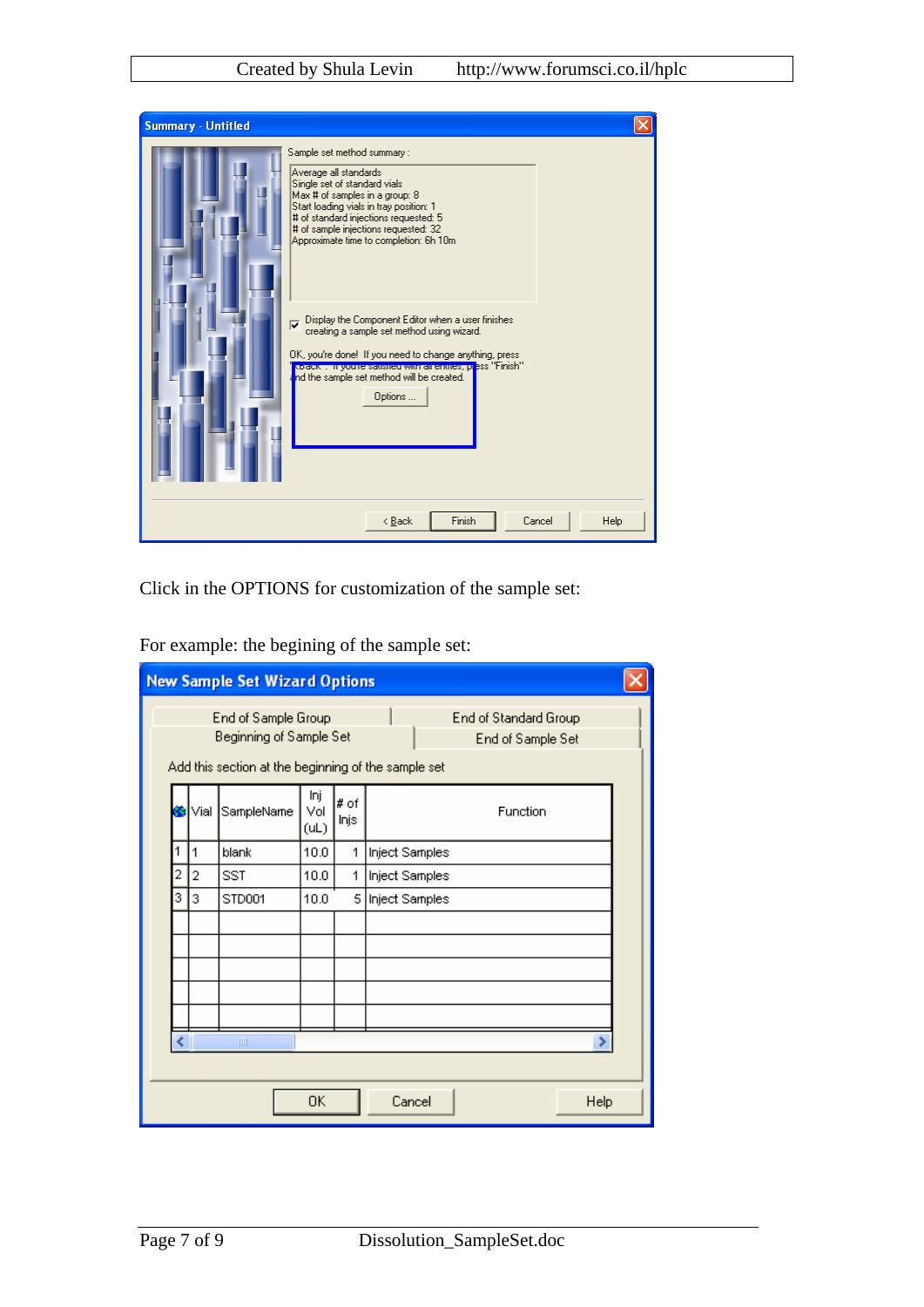Click on FINISH and the following screen will be obtained, the sample set with the "Component Editor" screen open for editing:

| File Edit View Help<br>$B_n D_n $<br>$5 - 4$<br>Current Vial<br>Vial: 1<br>Row: 5<br>Components<br>+   ⊁ Value<br>Component<br>ы | 3 国家<br>Level.<br>Value<br>Value<br>(Standard) (Standard) | Value                 | SampleSet Type: STANDARDS ONLY<br>Value<br>(Standard) (Standard) (Standard) | Value                      | Type: Standard | $\bullet$             | d Set /<br>Method        | Run<br>Time<br>(Minutes)<br>10.00 | Next Inc.<br>Delay<br>(Moutes)<br>0.00 | MS Tune<br>Method | MS Calibration<br>Method | SampleWe             |
|----------------------------------------------------------------------------------------------------------------------------------|-----------------------------------------------------------|-----------------------|-----------------------------------------------------------------------------|----------------------------|----------------|-----------------------|--------------------------|-----------------------------------|----------------------------------------|-------------------|--------------------------|----------------------|
|                                                                                                                                  |                                                           |                       |                                                                             |                            |                |                       |                          |                                   |                                        |                   |                          |                      |
|                                                                                                                                  |                                                           |                       |                                                                             |                            |                |                       |                          |                                   |                                        |                   |                          |                      |
|                                                                                                                                  |                                                           |                       |                                                                             |                            |                |                       |                          |                                   |                                        |                   |                          |                      |
|                                                                                                                                  |                                                           |                       |                                                                             |                            |                |                       |                          |                                   |                                        |                   |                          | ۹                    |
|                                                                                                                                  |                                                           |                       |                                                                             |                            |                |                       |                          | 10.00                             | 0.00                                   |                   |                          |                      |
|                                                                                                                                  |                                                           |                       |                                                                             |                            | Delvis CViala  |                       |                          | 10.00                             | 0.00                                   |                   |                          |                      |
|                                                                                                                                  |                                                           |                       |                                                                             |                            |                |                       |                          |                                   |                                        |                   |                          |                      |
|                                                                                                                                  |                                                           |                       |                                                                             |                            |                |                       |                          | 10.00                             | 0.00                                   |                   |                          |                      |
|                                                                                                                                  |                                                           |                       |                                                                             |                            |                |                       |                          | 10.00                             | 0.00                                   |                   |                          |                      |
|                                                                                                                                  |                                                           |                       |                                                                             |                            |                |                       |                          | 10.00                             | 0.00                                   |                   |                          | t.                   |
|                                                                                                                                  |                                                           |                       |                                                                             |                            |                |                       |                          | 10.00                             | 0.00                                   |                   |                          | 1                    |
|                                                                                                                                  |                                                           |                       |                                                                             |                            |                |                       |                          | 10.00                             | 0.00                                   |                   |                          | ٠                    |
|                                                                                                                                  |                                                           |                       |                                                                             |                            |                |                       |                          | 10.00                             | 0.00                                   |                   |                          | ١                    |
|                                                                                                                                  |                                                           |                       |                                                                             |                            |                |                       |                          | 10.00                             | 0.00                                   |                   |                          | ŧ                    |
|                                                                                                                                  |                                                           |                       |                                                                             |                            |                |                       |                          | 10.00                             | 0.00                                   |                   |                          | 1                    |
|                                                                                                                                  |                                                           |                       |                                                                             |                            |                |                       |                          | 10.00                             | 0.00                                   |                   |                          | 1.                   |
|                                                                                                                                  |                                                           |                       |                                                                             |                            |                |                       |                          | 10.00                             | 0.00                                   |                   |                          | t.                   |
|                                                                                                                                  |                                                           |                       |                                                                             |                            |                |                       |                          | 10.00                             | 0.00                                   |                   |                          | U                    |
| <1> A Current A All Samples /                                                                                                    |                                                           |                       | ार                                                                          |                            |                |                       |                          | 10.00                             | 0.00                                   |                   |                          | t.                   |
| <b>Diey</b>                                                                                                                      | Next                                                      |                       |                                                                             |                            | <b>OK</b>      | Cancel                |                          | 10.00                             | 0.00                                   |                   |                          | ٠                    |
| For Help, press F1                                                                                                               |                                                           |                       |                                                                             |                            |                | NUM                   |                          | 10.00                             | 0.00                                   |                   |                          | 1                    |
|                                                                                                                                  |                                                           |                       |                                                                             |                            |                |                       |                          | 10.00                             | 0.00                                   |                   |                          | t.                   |
| 20 <sub>1</sub><br>17<br><b>Ura014</b>                                                                                           | 10.0<br>1                                                 | <b>Inject Samples</b> |                                                                             |                            |                | Predhisone Method Set |                          | 10.00                             | 0.00                                   |                   |                          | ١                    |
| 21<br>Urk015<br>18                                                                                                               | 10.0<br>t                                                 | <b>Inject Samples</b> |                                                                             |                            |                | Prednisone Method Set |                          | 10.00                             | 0.00                                   |                   |                          |                      |
| 22<br>19<br><b>Unk016</b>                                                                                                        | 10.0<br>1                                                 | <b>Inject Samples</b> |                                                                             |                            |                | Prednisone Method Set |                          | 10.00                             | 0.00                                   |                   |                          | ŧ                    |
| 23<br>Std001                                                                                                                     | 10.0<br>٠                                                 | Inject Standards      |                                                                             |                            |                | Prednisone_Method_Set |                          | 10.00                             | 0.00                                   |                   |                          | ٠                    |
| 24 20<br>Unk017                                                                                                                  | 10.0                                                      | 1 Inject Samples      |                                                                             |                            |                | Prednisone Method Set |                          | 10.00                             | 0.00                                   |                   |                          | $\ddot{\phantom{1}}$ |
| 25<br>21<br>Ura:018                                                                                                              | 10.0<br>1                                                 | <b>Inject Samples</b> |                                                                             | Prednisone_Method_Set      |                |                       |                          | 10.00                             | 0.00                                   |                   |                          | ţ.                   |
| Urà019<br>22<br>26                                                                                                               | 10.0                                                      | 1 Inject Samples      |                                                                             |                            |                | Prednisone Method Set |                          | 10.00                             | 0.00                                   |                   |                          | $\mathbf{1}$         |
| 27<br>23<br>Link020                                                                                                              | 10.0<br>٠                                                 | Inject Samples        |                                                                             |                            |                | Prednisone Method Set |                          | 10.00                             | 0.00                                   |                   |                          | 1.1 <sub>w</sub>     |
|                                                                                                                                  |                                                           |                       |                                                                             |                            |                |                       |                          |                                   |                                        |                   |                          | D.                   |
| For Help, press F1<br><b>Start</b>                                                                                               |                                                           | ●図6階番図四日              |                                                                             | E <sup>t</sup> Empower Pro |                |                       | Supporting Waters C.     | <b>BY Dissolution</b> Project a   |                                        |                   | <b>I</b> District        | 2:46.956             |
|                                                                                                                                  |                                                           | <b>CARGOON</b>        |                                                                             | to Microsoft Word - Run    |                |                       | $\bullet$ מיבת דושר נכנס | Tahoo! Calendar - sh              |                                        |                   | 830<br>EN<br>の市          | Tuesday<br>3/6/2007  |

Fill in the standards information as in normal quantitative work:

| <b>Component Editor</b>                                                                                                            |                                                               |                     |                     |                     |                     |                     |              |            |  |  |  |
|------------------------------------------------------------------------------------------------------------------------------------|---------------------------------------------------------------|---------------------|---------------------|---------------------|---------------------|---------------------|--------------|------------|--|--|--|
| Edit<br>Eile                                                                                                                       | <b>View</b>                                                   | Help                |                     |                     |                     |                     |              |            |  |  |  |
| $\mathbf{B}_{\mathbf{a}}[\mathbf{D}_{\mathbf{a}}]$<br>$x$ a $\blacksquare$<br>¦⊷∥≣⊷<br>STANDARDS ONLY<br>SampleSet Type:<br>Ò<br>ᅬ |                                                               |                     |                     |                     |                     |                     |              |            |  |  |  |
|                                                                                                                                    | Current Vial<br>Vial: 1<br>Row: 5<br>Level:<br>Type: Standard |                     |                     |                     |                     |                     |              |            |  |  |  |
|                                                                                                                                    | <b>Components</b>                                             |                     |                     |                     |                     |                     |              |            |  |  |  |
| $\blacktriangleright$ Value                                                                                                        |                                                               |                     |                     |                     |                     |                     |              |            |  |  |  |
|                                                                                                                                    | Component                                                     | Value<br>(Standard) | Value<br>(Standard) | Value<br>(Standard) | Value<br>(Standard) | Value<br>(Standard) | Units (Vial) |            |  |  |  |
| 1                                                                                                                                  | Prednisone                                                    | 22                  | 22.000000           | 22.000000           | 22.000000           | 22.000000           |              |            |  |  |  |
|                                                                                                                                    |                                                               |                     |                     |                     |                     |                     |              |            |  |  |  |
|                                                                                                                                    |                                                               |                     |                     |                     |                     |                     |              |            |  |  |  |
|                                                                                                                                    |                                                               |                     |                     |                     |                     |                     |              |            |  |  |  |
|                                                                                                                                    |                                                               |                     |                     |                     |                     |                     |              |            |  |  |  |
|                                                                                                                                    |                                                               |                     |                     |                     |                     |                     |              |            |  |  |  |
|                                                                                                                                    |                                                               |                     |                     |                     |                     |                     |              |            |  |  |  |
|                                                                                                                                    |                                                               |                     |                     |                     |                     |                     |              |            |  |  |  |
|                                                                                                                                    |                                                               |                     |                     |                     |                     |                     |              |            |  |  |  |
|                                                                                                                                    |                                                               |                     |                     |                     |                     |                     |              |            |  |  |  |
|                                                                                                                                    | ▶ Current A All Samples /<br>۰<br>۲                           |                     |                     |                     |                     |                     |              |            |  |  |  |
| Prev                                                                                                                               |                                                               | Next                |                     |                     |                     |                     | 0K           | Cancel     |  |  |  |
| For Help, press F1                                                                                                                 |                                                               |                     |                     |                     |                     |                     |              | <b>NUM</b> |  |  |  |

### Click OK

The sample set is ready.